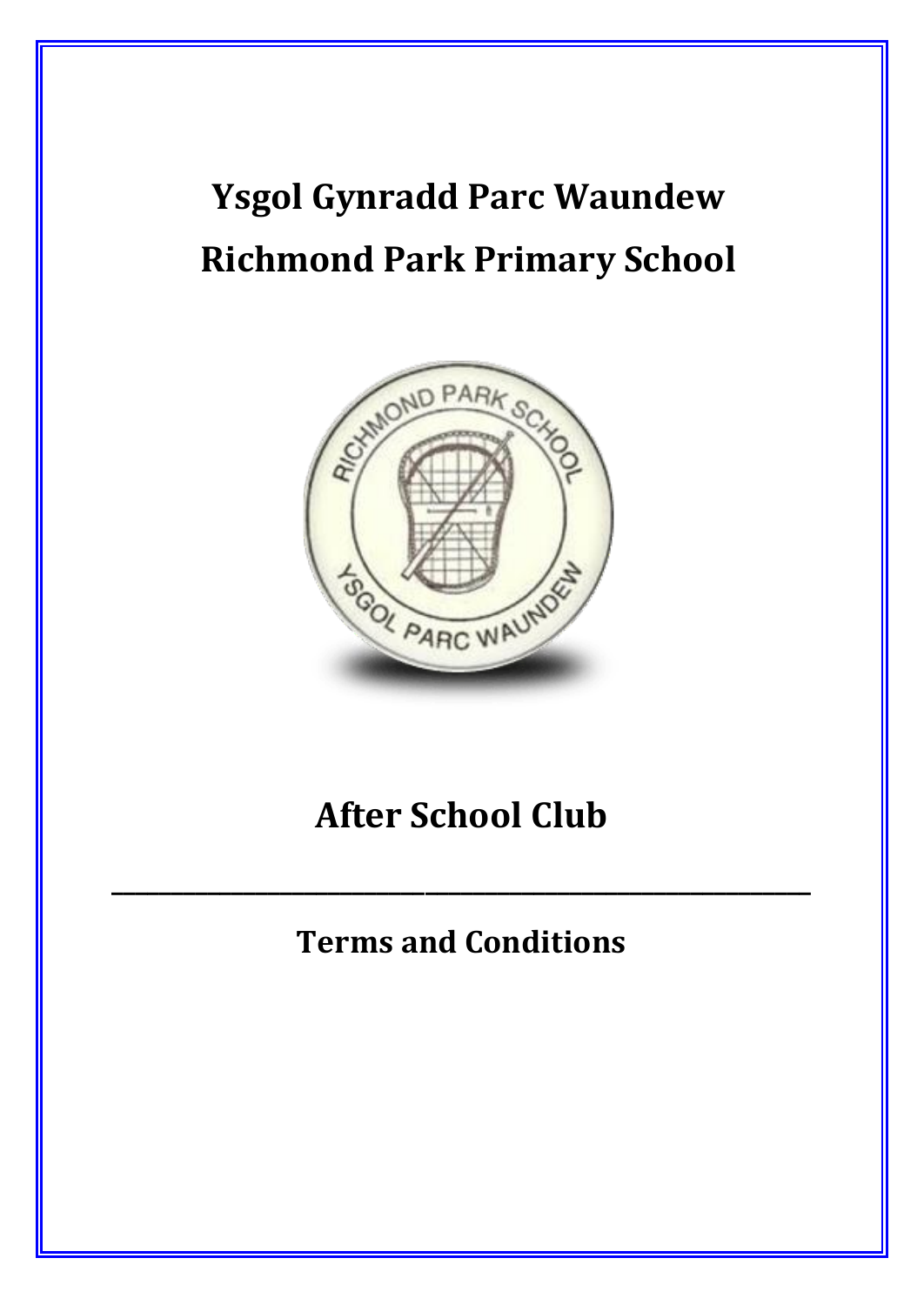### **Richmond Park School – After School Club – Terms and Conditions**

#### **Introduction**

Richmond Park School After School Club aims to meet the childcare needs of parent/carers of Richmond Park School, whilst also providing a stimulating and safe environment where pupils are looked after in a warm and secure setting on the school premises. You can book your child in to club by completing the weekly booking form which usually arrives with parents via text on a Monday morning at 7am.

| <b>Times</b>              | Clwb Cwl - Mon - Fri - term time only - after school until 5.30pm<br>(Please note: The club will not be open during staff INSET or twilight training days, but we will<br>try to provide parents with sufficient notice if the club needs to close at any other point in the<br>year).                                                                                                                                                                                                                                                                                                                                                                                                                                                                                                                                                        |
|---------------------------|-----------------------------------------------------------------------------------------------------------------------------------------------------------------------------------------------------------------------------------------------------------------------------------------------------------------------------------------------------------------------------------------------------------------------------------------------------------------------------------------------------------------------------------------------------------------------------------------------------------------------------------------------------------------------------------------------------------------------------------------------------------------------------------------------------------------------------------------------|
| <b>Snacks</b>             | We provide a healthy snack and drink at 4pm for the children who attend Clwb Cwl.                                                                                                                                                                                                                                                                                                                                                                                                                                                                                                                                                                                                                                                                                                                                                             |
| <b>Cost</b>               | Clwb Cwl $-$ £6 per child per day (includes a snack and drink). The cost for this club is fixed,<br>therefore parents will pay £6 if children attend for 5 minutes or the full allocation of time.                                                                                                                                                                                                                                                                                                                                                                                                                                                                                                                                                                                                                                            |
| Fees are payable :        | Weekly and to be paid by the Sunday evening of the week the club was attended.                                                                                                                                                                                                                                                                                                                                                                                                                                                                                                                                                                                                                                                                                                                                                                |
| Ways to pay               | We run a cashless system at Richmond Park and therefore all payments for club need to be<br>made electronically through Parent Pay accounts.                                                                                                                                                                                                                                                                                                                                                                                                                                                                                                                                                                                                                                                                                                  |
| Failure to pay fees       | Your child will not be able to attend the After School Club if the fees reach a debt of 2 week's<br>attendance. Also if payment has to be regularly chased causing undue work to club staff, then<br>the booking facility will be withdrawn for those parents.                                                                                                                                                                                                                                                                                                                                                                                                                                                                                                                                                                                |
| Late pick up fees         | Clwb Cwl finishes promptly at 5.30pm and children must be picked up on time. Due to the<br>financial implications for the school when a child is picked up late (e.g. running costs, staff<br>costs, etc), there will be a late charge of £5 per 15 minutes for each pupil until the child is<br>collected. We hope parents understand that there are also other implications (e.g. club staff<br>needing to leave immediately for transport, family and other work commitments), so we<br>kindly ask that any lateness is limited to the very rarest of occasions. Parents must call the club<br>mobile number if they are going to be late to collect their child, or to authorise another adult<br>to pick up their child. If your child is to be collected by an older sibling, the club will need<br>written permission from the parent. |
|                           | If a child is picked up late more than 3 times in any one half term period, the school reserves<br>the right to withdraw that child's opportunity from attending the club in future. If a child is not<br>picked up on time where no contact has been made and the staff cannot reach a<br>parent/guardian by telephone, the school will have to contact Social Services for support.                                                                                                                                                                                                                                                                                                                                                                                                                                                         |
| <b>Attending the club</b> | The children are collected from their classrooms at the end of the day by a member of the club<br>staff. Only KS2 children are required to make their own way to the club. If your child attends a<br>free teacher-led club within the school such as ICT/Homework Club, it is the parent/carers<br>responsibility to let the school know if their child needs to attend Clwb Cwl afterwards. If<br>children are not collected from their free activity clubs promptly at 4pm, they will be<br>automatically placed into Clwb Cwl and charged £6.                                                                                                                                                                                                                                                                                             |
| <b>Staffing</b>           | After school club staff are part of the school's main staffing structure and will<br>therefore be familiar to the children within their daily school setting.                                                                                                                                                                                                                                                                                                                                                                                                                                                                                                                                                                                                                                                                                 |
| Club rules/behaviour      | Our club rules echo those that the children are familiar with in the school. We require all<br>children to:                                                                                                                                                                                                                                                                                                                                                                                                                                                                                                                                                                                                                                                                                                                                   |